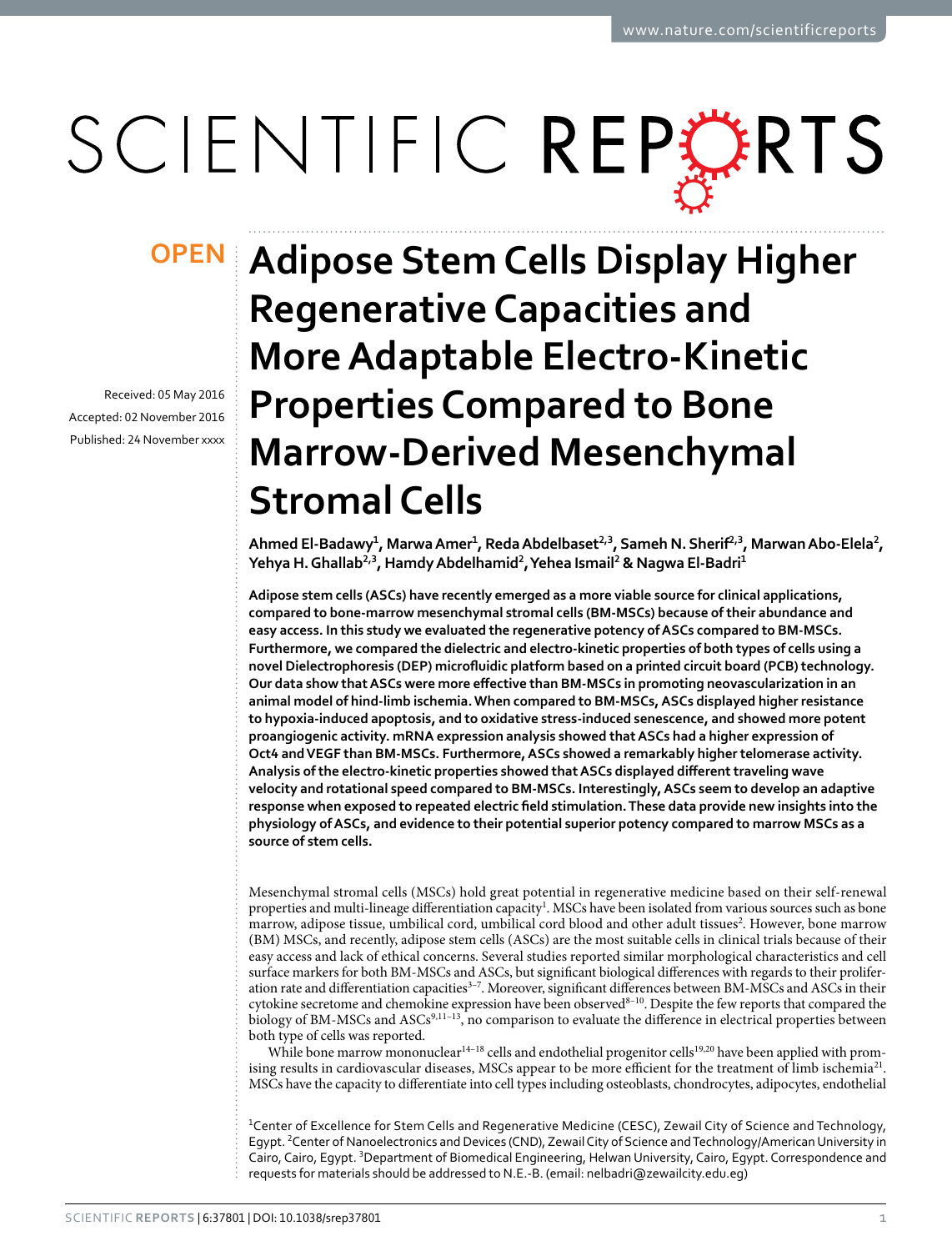

<span id="page-1-0"></span>**Figure 1. Representative histological analysis of hind limb muscles: Gastrocnemius muscles were collected after 4 weeks of cell therapy.** Tissue samples were stained with: (**a**) H & E showing muscle degeneration in the ischemic control group and infiltration of lymphocytes (\*) compared to normal looking muscles in the BM-MSCs and ASCs treated groups (**b**) Positive staining for-CD31, in transplanted mice, especially In the ASCstransplanted group **(c)** CD34 expression is pronounced in the BM-MSC-transplanted group (**d**) Increased expression of VEGF especially in the ASC-treated group **(e)** Staining with anti-α SMA is more pronounced in the ASCs group (**f**) staining of both tissues with anti-MMP9. Quantitative evaluation of the expression levels of CD31 (**g**), CD34 (**h**) and α SMA (**i**) was evaluated by counting the number of positive cells in each group. Data are shown as mean  $\pm$  S.D. (error bars). Scale bars, 200  $\mu$ m.

cells, and vascular smooth muscle cells, but their destiny is largely determined by the local microenvironment<sup>[22](#page-9-4)</sup>. In addition to multipotency, MSCs secrete several proangiogenic growth factors, especially in a microenviron-ment of low oxygen concentration<sup>[23](#page-9-5)</sup>. Several in vitro studies<sup>24-26</sup> and in vivo studies<sup>27-30</sup> show that potency of MSCs in vasculogenesis, particularly during ischemia, as hypoxia induces MSCs to form capillary-like structures in vitro<sup>[23](#page-9-5)</sup>. However, ongoing clinical trials on the use of stem cells to treat ischemic conditions lack standardization. In this study, we compared the therapeutic potential and electrical differences of MSCs derived from both bone marrow and adipose tissue. In vitro studies aim to determine biological characteristics of both cells that may contribute to their in vivo function.

### **Results**

**Therapeutic potential of BM-MSCs and ASCs in a rat model of hind-limb ischemia.** BM-MSCs and ASCs were characterized by their cell surface marker expression using flow cytometry and by their adipogenic and osteogenic differentiation potential (Supplemental Fig. 1B & C). Both BM-MSCs and ASCs were shown to be positive for CD29, CD90 and were negative to CD45 surface antigens (Supplemental Fig. 1D). This expression profile is in accordance with the International Society for Cellular Therapy Statement of minimal criteria for defining MSC<sup>[31](#page-9-8)</sup>. To compare the *in vivo* differences between BM-MSCs and ASCs in promoting angiogenesis in an animal model of hind limb ischemia, the gastrocnemius muscles were collected 3 weeks after administration of either ASCs, or BM-MSCs. H & E staining showed muscle degeneration and lymphocyte infiltration in the ischemic control group while muscles in limbs treated with both BM-MSCs as well as ASCs were protected after cell transplantation [\(Fig. 1a](#page-1-0)). Immunohistological staining for CD31 and CD34 antigens showed increase of the number cells expressing these antigens (endothelial cells and endothelial progenitor cells respectively) in the ASC-treated group and the BM-MSC-treated group, respectively. [\(Fig. 1b](#page-1-0) and c). On the other hand, VEGF expression was especially prominent in the ASC-treated group [\(Fig. 1d](#page-1-0)). Immunostaining for α SMA, a marker of vascular smooth muscle cells, and MMP9, which is essential for neovascularization and initiating angiogenesis was higher in the ASC-transplanted group [\(Fig. 1e](#page-1-0) and f). The expression of CD31, CD34 and αSMA was quantified by counting the number of positive cells ([Fig. 1g, h and i\)](#page-1-0). Representative histological analysis of original and magnified images of hind limb muscles stained for CD31, CD34, VEGF, α SMA and MMP9 are shown in Supplemental Figures 2–6.

**ASCs are more resistant to oxidative stress-induced senescence than BM-MSCs.** Oxidative stress has been reported to induce cellular aging and decline in organ function. Hydrogen peroxide  $\rm (H_{2}O_{2})$  is widely used to induce oxidative stress-induced premature senescence in which cells undergo a change in mor-phology, acquire larger, more flattened shape, and express the senescence-associated β-galactosidase (SA-β-gal)<sup>[32](#page-9-9)</sup>. However, as a small portion of cells can recover from a single  $H_2O_2$  stress and re-enter cell cycle<sup>[33](#page-9-10)</sup>, BM-MSCs and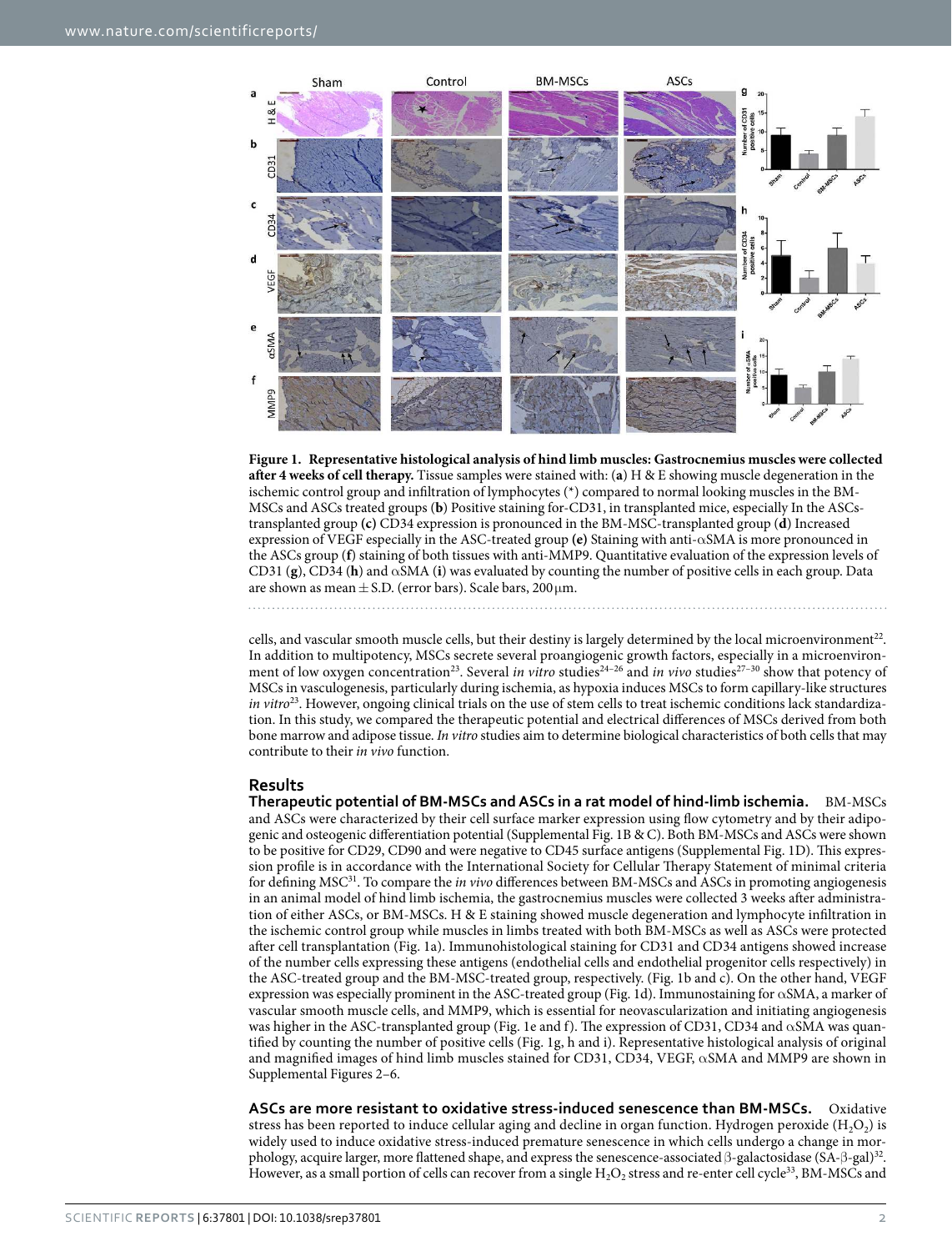

<span id="page-2-0"></span>**Figure 2. ASCs are more resistant to oxidative stress-induced senescence than BM-MSCs: BM-MSCs and**  ASCs were exposed to oxidative stress by treating cells with a dose of 600  $\mu$ M  $\rm H_2O_2$ . (A) Control cells, (B)  $\rm H_2O_2$ treated cells showing more than 90% of BM-MSCs positive for SA-β -gal, and ASCs negative for SA-β -gal. (**C**) Representative images are displayed and data are shown as mean ± S.D. (error bars) of counted SA-Gal positive cells from 5 microscopic fields of 4 independent replicates. \*\*\*\*\*p < 0.0001. Scale bars, 200  $\mu$ m. (**D**) MTT assay (5 mg/ml) to evaluate the proliferation rate of BM-MSCs and ASCs after  $\rm H_2O_2$  treatment. Formazan absorbance at 570 nm with reference to 630 nm expressed as a measure of cell proliferation [\*\*\*p < 0.05]. (**E**) Cellular apoptosis after  $\rm H_2O_2$  treatment was measured by FACS analysis using Annexin-V and PI staining.

ASCs were exposed to a second dose of  $H_2O_2$ . After  $H_2O_2$  treatment, although no changes in cell morphology were observed, more than 90% of BM-MSCs became positive for SA-β -gal indicating the onset of cellular senescence [\(Fig. 2A](#page-2-0) and B), while ASCs were partially protected from oxidative stress-induced senescence as determined by a mostly negative staining for SA-β -gal [\(Fig. 2C\)](#page-2-0). To examine the effect of oxidative stress on BM-MSCs and ASCs proliferation, we used an MTT assay. After exposure to  $H_2O_2$ , ASCs maintained a significantly higher proliferation rate compared to BM-MSCs [\(Fig. 2D,](#page-2-0)  $p < 0.05$ ). Annexin-V and PI staining showed that the cellular death after  $\rm H_2O_2$  treatment was 51.03% in BM-MSCs while was only 5.45% in ASCs ([Fig. 2E](#page-2-0)), suggesting that ASCs may be partially protected from oxidative stress-induced senescence.

**ASCs are more resistant to hypoxia-induced apoptosis compared to BM-MSCs.** During ischemia, deprivation of oxygen is an important contributor to cellular death. To investigate the effect of severe hypoxia on BM-MSCs and ASCs, we exposed both types of cells to 1%  $\mathrm{O}_2$  (hypoxia). Our results show that 24 hours after hypoxia, significant changes in cell morphology of BM-MSCs were observed as cells became pyknotic, while ASCs maintained their elongated, spindle fibroblast-like shape ([Fig. 3A\)](#page-3-0). Cellular apoptosis after hypoxia was measured by Annexin-V and PI staining which showed that cellular death was 91.95% in the BM-MSCs while only 48.99% in ASCs [\(Fig. 3B](#page-3-0)). Moreover, there was a significant difference in the percentage of apoptotic cells between BM-MSCs and ASCs (1.44% and 9.37% respectively). These data suggest that ASCs have a superior tolerance to hypoxia-induced cytotoxicity than BM-MSCs.

**ASCs have a more potent proangiogenic activity compared to BM-MSCs.** The angiogenic capacities of both BM-MSCs and ASCs were assessed using an in vitro angiogenesis tube formation after culture on Geltrex-coated plates in large vessel endothelial-supplemented Medium 200. As shown in [Fig. 4A](#page-3-1), within 12 hours, ASCs formed more extensive networks of hallow, capillary tube-like structures, compared to BM-MSCs. The number of branching points was significantly higher in ASCs than BM-MSCs ( $p < 0.005$ , [Fig. 4B](#page-3-1)).

**ASCs have a high activity of telomerase compared to BM-MSCs.** We assayed telomerase activity in cell lysates of BM-MSCs and ASCs using a PCR-based telomerase activity detection method, TRAP (Telomeric Repeat Amplification Protocol). [Figure 5A](#page-4-0) shows significantly higher telomerase activity in ASCs compared to BM-MSCs ( $p < 0.005$ ).

**mRNA expression using quantitative real-time PCR.** Expression of mRNAs for stem cell and angiogenic markers Oct3/4, VEGF, TGF-β , FGF2 and MMPII in BM-MSCs and ASCs was examined by qRT-PCR ([Fig. 5B](#page-4-0)). Expression of Oct3/4, TGF-β and FGF2 was significantly higher in ASCs compared to BM-MSCs (p < 0.01). However, MMPII expression was higher in BM-MSCs than in ASCs while VEGF expression in ASCs was 2-fold higher than in BM-MSCs ( $p < 0.01$ ).

**Traveling Wave Speed of ASCs is higher than BM-MSCs.** A microfluidic platform was used to determine two electrokinetic features of ASCs and BM-MSCs: traveling wave speed and rotation speed. 100 µL of each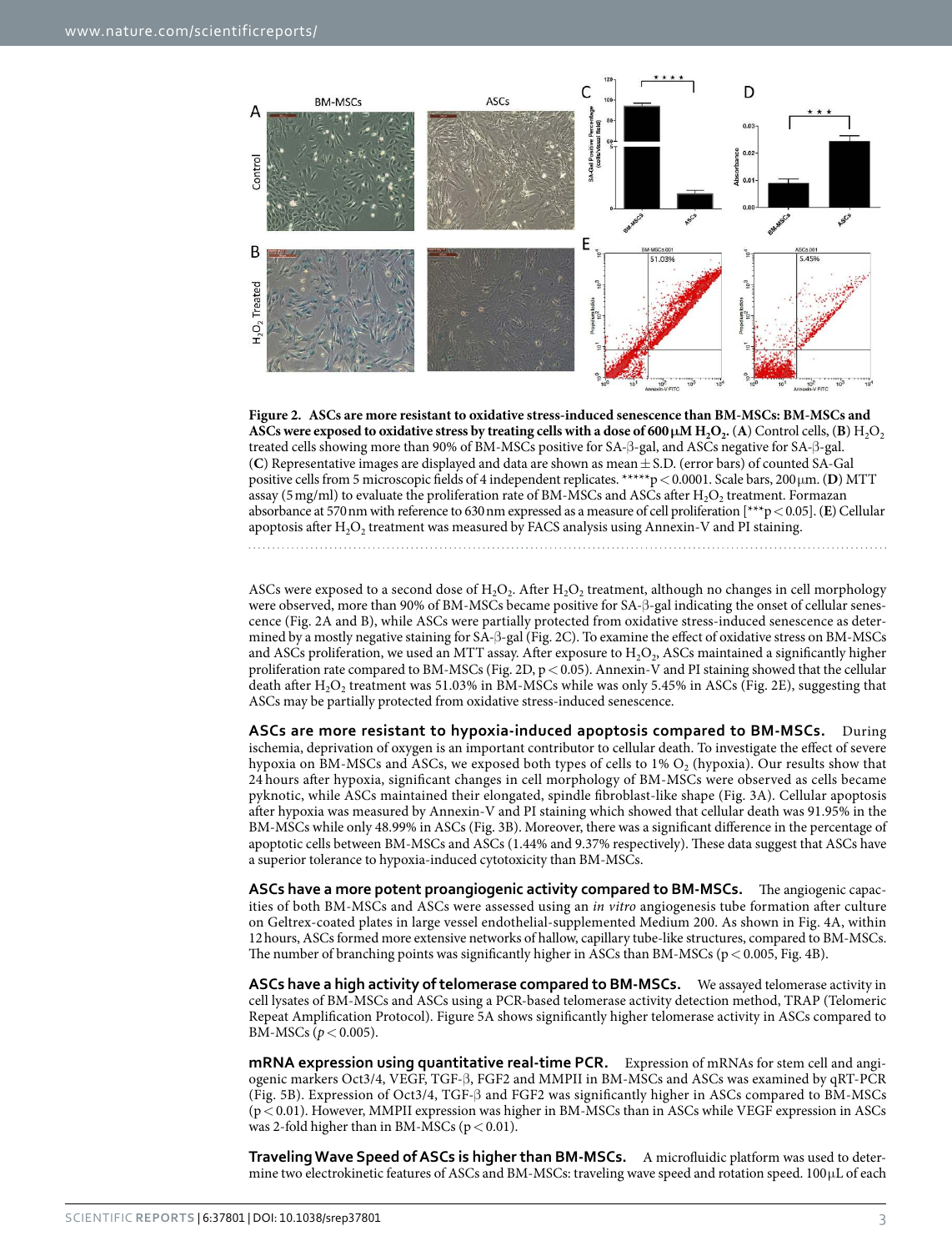

<span id="page-3-0"></span>**Figure 3. ASCs are more resistant to in vitro hypoxia apoptosis compared to BM-MSCs: BM-MSCs and ASCs were exposed to 1% O<sup>2</sup> for 24 hours and then measured for morphological changes and apoptotic resistance.** (**A**) BM-MSCs showed significant changes in cell morphology as cells became pyknotic while ASCs maintained their elongated, spindle fibroblast-like phenotype. (**B**) Cellular apoptosis after hypoxia conditioning was measured by FACS analysis using Annexin-V and PI staining  $(n=3)$ .



<span id="page-3-1"></span>**Figure 4. ASCs have a more potent pro-angiogenic effects when compared to BM-MSCs).** Upper panel is the phase contrast image of the field shown on the below panel (A). Tubular structures were photographed (**A and B**) and then quantified by counting the number of branch points (**C**). In vitro tube formation assay (**A and B**) and tube branch points (**C**). Representative images are displayed and data are shown as mean ± S.D. (error bars) of counted tube branch points from 4 microscopic fields of three independent replicates. \*\*\*p < 0.005. Scale bars, 500  $\mu$ m.

type of cells were pipetted on the top of the electrode array. The microfluidic chamber was placed on top to seal the electrode array. 90-degree shifted signals were fed to the travelling wave electrodes. The motion of each type of cells was monitored through the microscope camera system and simultaneously recorded while the frequency of the applied signals was scanned from 1 KHz to 8 MHz.

The traveling wave speed was measured for both ASCs and BM-MSCs at frequency of 8 MHz. The speed for each type of cells versus time was measured and plotted ([Fig. 6A and B\)](#page-4-1). ASCs displayed a higher starting velocity than BM-MSCs, while the rate of decrease for ASCs was faster than that for BM-MSCs ([Fig. 6A and B](#page-4-1)). Supplementary Videos 1 & 2 show the travelling velocity of ASCs and BM-MSCs, respectively.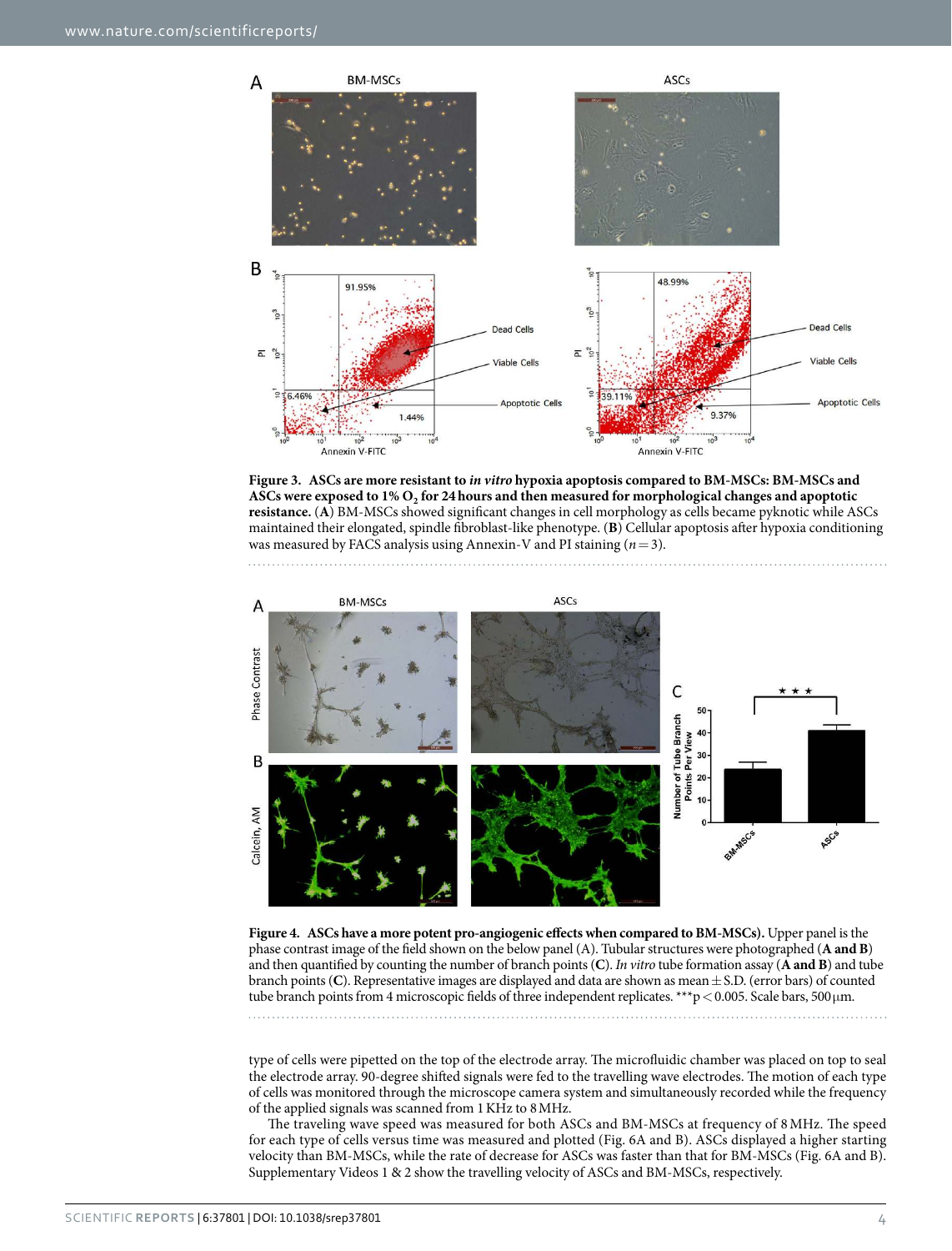

<span id="page-4-0"></span>**Figure 5.** (**A**) ASCs have a significantly higher telomerase activity than BM-MSCs: Quantification of telomerase activity in BM-MSCs and ASCs was assayed using a fluorescent PCR-based telomerase activity detection method, TRAP (Telomeric Repeat Amplification Protocol). Telomerase activity is shown as amole of product/mg protein. (**B**) mRNA expression levels in ASCs with reference to BM-MSCs: qPCR analysis showed a higher expression of Oct4, VEGF, FGF, and TGF-β in ASCs while MMPII expression was higher in BM-MSCs. Data are shown as mean  $\pm$  S.D. (error bars). \*\*\*\*p < 0.005.



<span id="page-4-1"></span>**Figure 6.** Traveling wave velocity of (**A**) ASCs and (**B**) BM-MSCs at 8 MHz during different time points: Snap shots of (**C**) ASCs and (**D**) BM-MSCs at frequency 8 MHz, 10 Vpp square wave.

On energizing the electrodes, the following behaviors were observed:

- (A) ASCs traveled first in an opposite direction (i.e., against the planned and designed direction) and then changed its direction towards the designed direction.
- (B) BM-MSCs always traveled in the planned direction.
- (C) The response time (i.e., the time consumed by the cells to start moving after turning on the electric field) for BM-MSCs was shorter than that for ASCs.

**ASCs have better adaptation to electrical fields than BM-MSCs.** In another test, the electric field was turned on and off. After a few seconds, the electric field was turned on again. Interestingly, upon the second electric stimulation, ASCs did not move in any direction, while BM-MSCs showed response in the form of movement in the same original direction of movement. This suggests that ASCs may have developed an adaptation mechanism to the applied electrical field. [Figure 6C and D](#page-4-1) show snapshots for ASCs and BM-MSCs, respectively, at different locations of the electrode array, where the traveling wave speed could be obtained.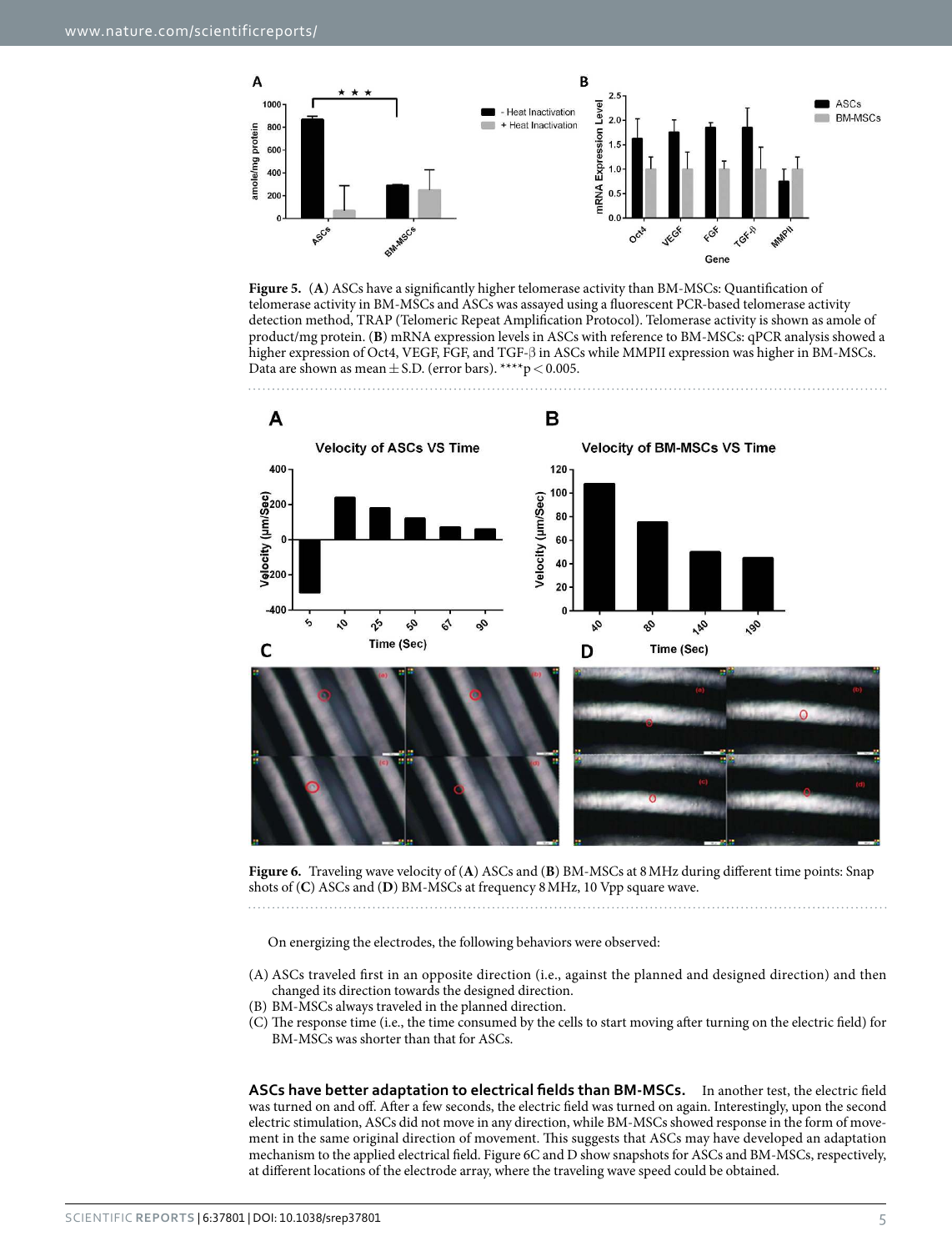

<span id="page-5-0"></span>

A constant amplitude of electric current was then applied (10 V peak to peak) to both types of cells while changing the frequency of the applied electric field. ASCs displayed slower velocity at low frequency compared to BM-MSCs. However, ASCs exhibited higher speed at higher frequencies, compared to BM-MSCs ([Fig. 7A](#page-5-0)).

**Rotation Speed of ASCs is lower than BM-MSCs.** The rotation speed for cells were checked under the same electric field conditions (i.e., 10 V peak to peak and 8 MHz frequency). The measured rotation speed for ASCs and BM-MSCs was 305.1°/sec and 1764.71°/sec, respectively ([Fig. 7B and C\)](#page-5-0).

#### **Discussion**

BM-MSCs are widely used in cell therapies because of their abundance, easy propagation, and lack of ethical concerns in their applications. Recently, adipose tissue has emerged as a viable source for stem cells since it contains a significantly higher frequency of ASCs, and tissue collection is simple and accessible. In this study, we compared BM-MSCs and ASCs in an effort to determine a potentially better candidate for cell therapy in regenerative medicine applications, especially ischemic conditions.

In vitro, both ASCs and BM-MSCs showed similar morphological features, adipogenic and osteogenic differentiation potential and cell surface marker expression. In vivo, while both cells protected the ischemic muscles from degeneration and lymphocyte infiltration, immuno-histological staining showed differences. Staining for CD31 (an endothelial cell marker), VEGF (a potent angiogenic factor), SMA (a marker of vascular smooth muscle cells) and MMP9; which is essential for neovascularization and initiating angiogenesis, was more pronounced in tissues transplanted with ASCs. These data indicate that ASCs may present a more potent source for promoting neovascularization in ischemia tissue. It is noteworthy however that expression of CD34; a marker for endothelial progenitor cells, was more pronounced in the BM-MSC transplanted group. The underlying mechanisms responsible for the therapeutic superiority of ASCs in ischemia remain unknown. Recent studies have shown that the angiogenic potential of ASCs and BM-MSCs is mediated by several factors, including differentiation into vascular endothelial cells, and recruitment other progenitor cells, and production of various cytokines and angiogenic factors, including VEGF and bFGF<sup>34-36</sup>.

The ability of stem cells to resist senescence and apoptosis is especially important where cells are transplanted to a damaged area for therapeutic purposes. In this study, BM-MSCs and ASCs were exposed to superoxide oxidative stress, which induces cellular aging and in vitro hypoxia to emulate in vivo ischemic conditions. ASCs showed superior resistance to oxidative stress-induced senescence and hypoxia-induced apoptosis compared to BM-MSCs. However, the mechanisms involved in these differences in stress-induced injury are not fully understood.

Recent studies have demonstrated that the angiogenic potential of ASCs and BM-MSCs is related to their ability to produce various angiogenic factors, including VEGF and bFGF<sup>[30](#page-9-12),[37](#page-9-13)</sup>. In this study, ASCs showed more robust tube formation in basement membrane matrix indicating a better differentiation potential into vascular endothelial cells. This was confirmed by quantitative real-time PCR analysis of angiogenesis and pluripotency related genes, which showed ASCs to have a higher expression of Oct-4, VEGF, FGF2 and TGF-β compared to BM-MSCs.

Unlike most normal somatic cells, that are telomerase negative, low to moderate levels of the enzyme have been described in adult stem cells from skin<sup>[38](#page-9-14)</sup> gut<sup>[39](#page-9-15)</sup> and from the hematopoietic system<sup>[40,](#page-9-16)[41](#page-9-17)</sup>. Furthermore, tel-omerase activity in hematopoietic cells has been associated with a capacity for self-renewal<sup>[42](#page-9-18)</sup>. In this study we compared the telomerase activity of BM-MSCs and ASCs from the same passage, and found that ASCs have a significantly higher telomerase activity than BM-MSCs, however ASCs showed a lower telomerase activity compared to the positive control (cancer cells) included in the kit which is consistent with previous reports<sup>[43](#page-9-19)</sup>.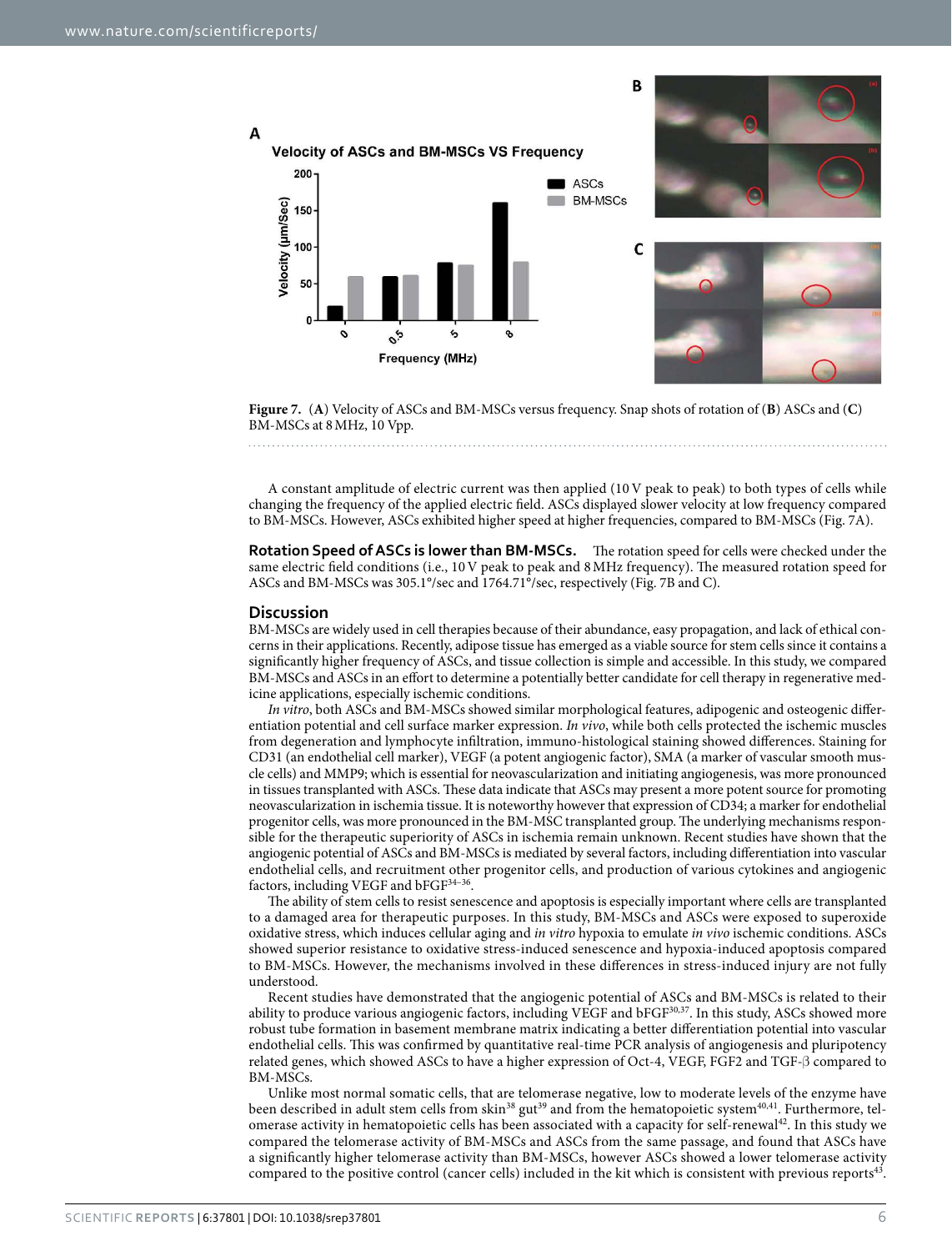Assuming that telomerase activity is associated with longer life span, self-renewal, and stemness, ASCs may have superior potential in regenerative therapies.

We have applied a novel technique to measure the electrokinetic properties of both ASCs and BM-MSCs in an electric field. In addition to biological differences, a marked variation in cell electrical properties was reported in the traveling wave speed and the rotation speed of ASCs and BM-MSCs. To our knowledge, this is the first report to compare the electrical differences between ASCs and BM-MSCs. This novel technique provides a valuable tool to measure different physical characteristics of cells, and may subsequently relate them to function. The difference in electrical properties between ASCs and BM-MSCs may correspond to differences in cell membrane structure, mitochondria or electrically charged biological components[44](#page-9-20). Electrons and other negatively charged anions such as phosphate ions account for negative charge, while protons, positively charged potassium, sodium, potas-sium, calcium and magnesium ions account for positive charges<sup>[45](#page-9-21)</sup>. These charges account for cell conductivity and may correspond to specific biological differences.

These physical and functional differences between BM-MSCs and ASCs may be attributed to different cell origin, different cell populations or differences in cell structure. Since MSCs are composed of different types of precursor cells rather than having a pure cell population<sup>[46](#page-9-22)</sup>, clonal analysis can provide more valuable insight into these differences.

Stem cell based therapies are for the most part experimental, with few published clinical trials. In our recent meta-analysis<sup>[47](#page-9-23)</sup>, we have shown that a literature search on stem cell therapy in Diabetes Mellitus resulted on more than 4000 papers, however, only 22 clinical trials were reported. This gap between the benchtop and the clinic is due- in part- to the lack of starting with a well-defined, superior population of stem cell. Choosing the best stem cell type for clinical applications should not be based just on their differentiation capacity, but on factors related to the required effect. In many cases, immune reconstitution, replacement of diseased cells with healthy ones, and resistance of stem cells to senescence are all highly desirable. In cases of ischemia, the resistance to stress-induced injury, and vascular genesis abilities of ASCs are highly desirable. Taking into account the advantages of ASCs discussed above, ASCs may represent a highly promising resource for stem cell based therapies and an alternative to BM-MSCs.

#### **Material and Methods**

**Animals.** Male Sprague-Dawley rats (6–8 weeks old) were obtained from the National Research Center and were maintained at the Animal Research facility at Zewail City of Science and Technology following a protocol approved by the Animal Ethical Care and Use Committee in accordance with the National Institutes of Health Guide for the Care and Use of Laboratory Animals. The rats were kept at a temperature of 23 °C in a 12-hour light/ dark cycle, and fed ad libitum.

**Isolation and characterization of MSCs.** Rats were sacrificed by cervical dislocation and the tibia and femur were dissected. Low-glucose DMEM supplemented with 10% fetal bovine serum and 1% Pen-Strep (Life Technologies, USA) was injected into the dissected bone to collect the marrow cells. Cell suspension was passed through a 70  $\mu$ m cell strainer (Greiner, Germany) to remove the debris. The cells were centrifuged at 200 g for 10 minutes and the supernatant removed by aspiration. The cells were re-suspended in complete culture media and seeded in 25 cm<sup>2</sup> culture plates. Adherent cells were detached with 0.25% trypsin (Sigma-Aldrich, USA), centrifuged, re-suspended and plated in culture plates at 37 °C with 5%  $CO_2$ . For most experiments, we used the 3rd passage of BM-MSCs.

To isolate ASCs, the inguinal fat pads from the rats was minced, and digested for 1 hour at 37 °C using collagenase type I (Gibco, USA). The reaction was stopped with the addition of supplemented media, pelleted via centrifugation, and subjected to erythrocyte lysis in accordance with the instructions of the manufacturer (Sigma-Aldrich, USA). Cells were cultured in 37 °C, 5% CO<sub>2</sub> in DMEM with 10% FBS and 1% penicillin/streptomycin (Life Technologies, USA) containing 1 g/L of glucose. When the adherent cells reached confluence, they were detached with 0.25% trypsin (Sigma-Aldrich, USA) and re-suspended in supplemented media. For most experiments, we used the 3rd passage of ASCs.

The differentiation capacity of MSCs into adipocytes and osteoblasts was evaluated. Briefly, BM-MSCs and ASCs were seeded in standard six-well tissue culture plates  $(1.5 \times 10^5 \text{ cells per well})$ , and adipogenic differentiation medium—consisting of DMEM (1 g/L glucose), 10% fetal bovine serum, 1% penicillin/streptomycin, 10 µg/mL insulin,  $1 \mu$ M dexamethasone, 0.5 mM methylxanthine, and  $200 \mu$ M indomethacin—were added after cell attachment. Oil red O staining was performed after 7 days of incubation. In addition, osteogenic differentiation medium was added to other cells, which consisted of DMEM (1 g/L glucose) supplemented with 10% FBS, 1% penicillin/ streptomycin, 100 μg/mL ascorbic acid, and 10 mM β-glycerophosphate. Photometric quantification of Alizarin red stain was performed after 14 days to assay extracellular mineralization as previously described<sup>[48](#page-9-24)</sup>.

**Immunophenotypic characterization of BM-MSCs and ASCs.** For the flow cytometry analysis, cells were incubated in a blocking solution (PBS containing 1% BSA and 1% FBS) for 10 minutes. After centrifugation, cells were re-suspended in the blocking solution and were stained with the following antibodies for 30 minutes: FITC anti-CD90 mAb, PE anti-CD29 mAb and APC anti-CD45 mAb. Cells were acquired on a FACSCalibur (Becton Dickinson, USA) following standard procedures and analyzed using CellQuest Pro Software (Becton Dickinson, USA).

**Induction of hind limb ischemia and cellular therapy.** Ischemia was induced surgically in 6–8 weeks old Male Sprague-Dawley rats as previously described<sup>[49](#page-9-25)</sup> with slight modifications. Briefly, rats were fasted for 12 h before surgery, and intraperitoneally anesthetized using ketamine (100 mg/kg) and xylazine (5 mg/kg). Under aseptic conditions, a longitudinal incision was made in the right hind limb 2–3 cm from the femoral artery. The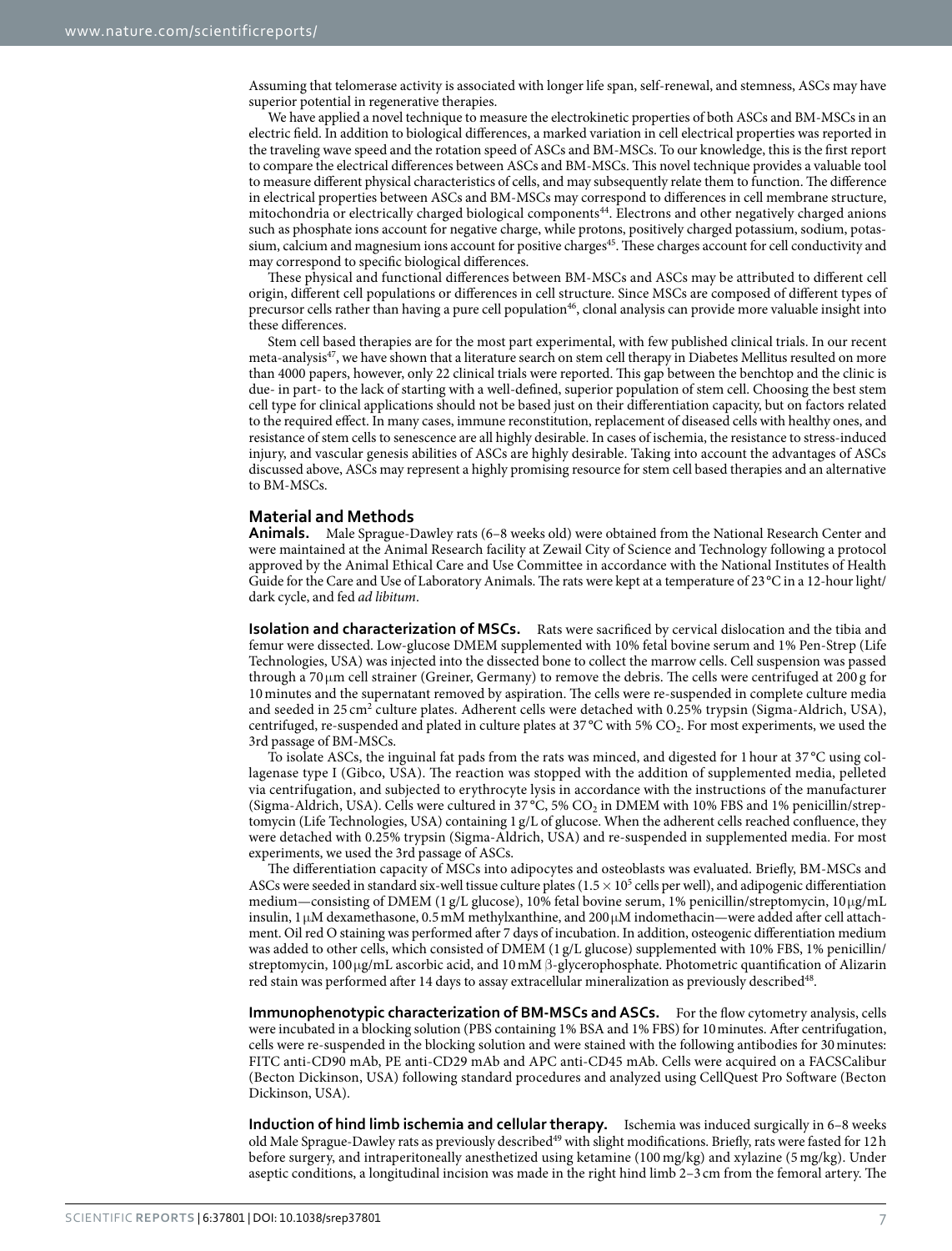proximal portion of the femoral artery including the superficial and the deep branches were ligated twice with 5–0 sterile silk suture, and the overlying skin was closed. Sham operated animals underwent left femoral artery exposure without ligation to serve as non-ischemic controls.

At 24 h post-induction of hind limb ischemia, the rats were randomly divided into four groups ( $n = 3$  per group): non-ischemic animals (sham), ischemic untreated animals (control), and ischemic animals treated with BM-MSCs and ischemic animals treated with ASCs. After 7 days of ischemia induction,  $2 \times 10^6$  cells in 0.5 mL PBS were injected at intramuscularly three different sites of the ischemic leg using a 21 G needle. MSCs with passage numbers between 3 and 5 were used in these experiments. Animals in both the sham and control group received an injection of 0.5 mL PBS alone into the ischemic limb. All studies were repeated twice.

**Histological and Immunohistochemistry analysis.** After 3 weeks of MSC therapy, the animals were euthanized and the muscles removed and washed with PBS. The ischemic muscles were fixed in 4% paraformaldehyde for 24 hours, dehydrated and embedded in paraffin. Sections of 5  $\mu$ m were obtained and used for staining with hematoxylin and eosin (H & E) to determine muscle regeneration and infiltrated cells. Paraffin sections  $(5 \mu m)$  taken from the ischemic and non-ischemic limbs were deparaffinized, and subjected to antigen retrieval followed by immunohistochemistry using anti-CD31, anti-CD34, anti-VEGF, anti-smooth muscle actin (SMA) and anti-matrix metalloproteinase 9 (MMP9) monoclonal antibodies. The total number of CD31, CD34 and SMA positive cells in 4 photographic fields of each slide were counted and considered as a quantification of the expression levels of each marker. The extracellular staining intensity of VEGF and MMP9 was scored semi quantitatively as previously described with coring levels  $(1 = \text{weak staining}; 2 = \text{moderate staining}; \text{and } 3 = \text{strong}$ staining)<sup>50-53</sup>. All antibodies were purchased from Santa Cruz Biotechnology Inc., Germany.

**Oxidative stress-induced senescence and β-galactosidase (SA-β-Gal) assay.** Briefly, both BM-MSCs and ASCs were cultured in 6-well plates and  $H_2O_2$  treatment was carried out 24 hours after seeding in media containing 600µM  $\rm H_2O_2$  for 2 hours<sup>[54](#page-10-0)</sup>. After 4 days, a second dose of 600µM  $\rm H_2O_2$  was added to the cells for 2 more hours. For assessment of SA-β -gal activity, the cells were fixed with 4% paraformaldehyde for 15 min, washed twice with PBS, and stained with a SA-β -gal detection kit (BioVision Inc., USA) overnight at 37 °C and according to the manufacturer's instruction. Cells were examined under a Leica DMi8 phase contrast inverted microscope (Leica Microsystems, Germany). Cellular death after  $\rm H_2O_2$  treatment was measured by flow cytometry using Annexin-V-FITC and PI apoptosis detection kit (Miltenyi Biotec Inc., USA) according to the manufacturer's protocol.

**MTT assay.** The proliferation of BM-MSCs and ASCs after  $H_2O_2$  treatment was assessed using the 3-(4,5-dim ethylthiazol-2-yl)-2,5-diphenyltetrazolium bromide (MTT) assay (Life Technologies, USA) as previously described. Briefly, after  $\rm H_2O_2$  treatment, MTT (5 mg/ml) was added to each well of BM-MSCs and ASCs and incubated in a humidified 5% CO<sub>2</sub> incubator at 37 °C for 3 hours. The formazan salts were dissolved with DMSO for 15 minutes and the optical density was measured at 570 nm with reference to 630 nm by using a FLUOstar Omega-microplate reader (BMG Labtech, NC).

**Hypoxia conditioning and measurement of cell survival and apoptosis.** BM-MSCs and ASCs were plated in 10% FBS supplemented media on 6-well plates  $(1 \times 10^6 \text{ cells per well})$  and cultured in hypoxic conditions (1% O<sub>2</sub>/5% CO<sub>2</sub>/94% N<sub>2</sub>) for 24 hours at 37 °C in a sealed humidified chamber. Hypoxia conditions were automatically adjusted by an electronic oxygen controller, then phase contrast images of BM-MSCs and ASCs were taken using a Leica DMi8 inverted microscope (Leica Microsystems, Germany) and percentage of apoptotic cells was detected by flow cytometry using Annexin-V-FITC and PI apoptosis detection kit (Miltenyi Biotec Inc., USA) according to the manufacturer's protocol. Cells were analyzed using a FACSCalibur (Becton Dickinson, USA) and CellQuest Pro Software (Becton Dickinson, USA).

*In vitro* **angiogenesis tube formation assay.** Geltrex® LDEV-Free Reduced Growth Factor Basement Membrane Matrix (Invitrogen, USA) was thawed at 4 °C overnight before use. Geltrex<sup>®</sup> matrix was added<br>in 24 well plate (100 ul/well) and incubated at 37 °C for 30 min to ellow solidification. Both PM MSCs in 24-well plate (100  $\mu$ l/well) and incubated at 37 °C for 30 min to allow solidification. Both BM-MSCs and ASCs at passage 4 were seeded on the coated wells at the density of  $1.5 \times 10^6$  in 250 µl of large vessel endothelial-supplemented Medium 200 (Gibco, USA) and incubated overnight at 37 °C in a humidified atmosphere of 5% CO<sub>2</sub>. At 16 hours post-seeding, cells were stained with 2 µg/mL of Calcein, AM (Molecular Probes, USA), incubated for 30 minutes at 37 °C, 5% CO<sub>2</sub>, and then imaged at 4x magnification using a Leica DMi8 inverted fluorescent microscope (Leica Microsystems, Germany). The total number of branching points in 4 photographic fields of each well were considered indicative of the complexity of the formed capillary network. All experimental conditions were tested in triplicates.

**Telomerase activity measurement.** To test telomerase activity, BM-MSCs and ASCs were harvested, counted and lysed at  $4^{\circ}$ C in CHAPS lysis buffer for 30 minutes, and then centrifuged at 12,000  $\times$  g for 20 minutes at 4 °C. The clear cell lysates were assayed for telomerase activity using a TRAPeze® XL Telomerase Detection<br>(fluorescence based detection) kit (Millipere Cern USA) Cet #\$7707) according to the manufacturer's instruc (fluorescence based detection) kit (Millipore Corp, USA; Cat #S7707) according to the manufacturer's instructions. Briefly, for the telomerase assay, reaction mixtures containing  $1 \mu$ g of protein from extracts of BM-MSCs and ASCs were assayed. Dilution series of TSR8 control template was prepared in CHAPS lysis buffer to serve as a standard curve. As negative controls, extracts were heat-treated for 10 min at 85 °C, and one reaction mixture was run without any extract. A positive control is included in the kit. Each reaction was performed in triplicates and samples were subjected to the following cycling parameters using a thermocycler: 30 min at 30 °C (extension of telomerase substrate); 94 °C/30 seconds, 59 °C/30 seconds, 72 °C/1 minute for 36 cycles followed by a 72 °C/3-minute extension step and then at 55 °C/25 minutes, concluding with a 4 °C incubation. The PCR reaction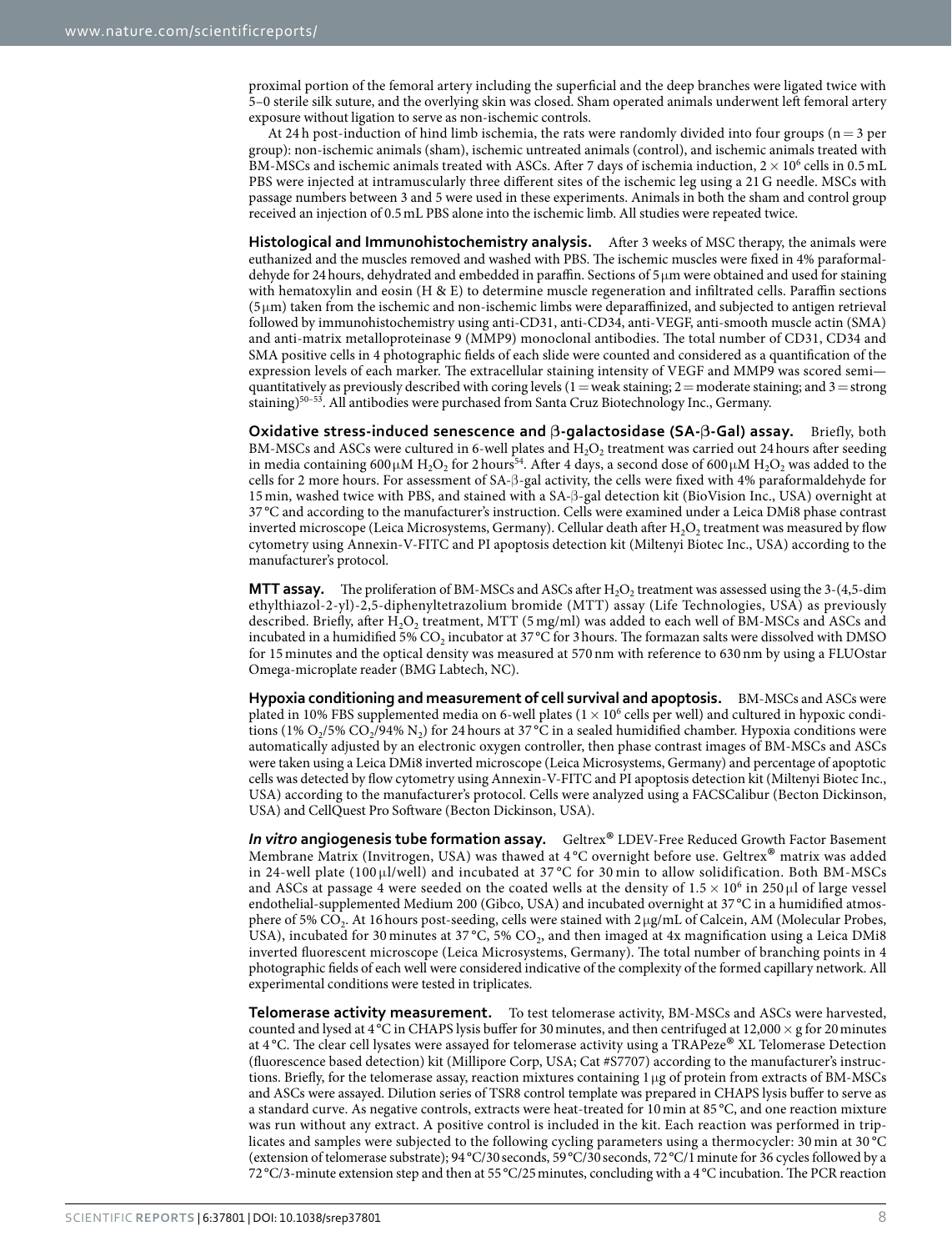product was fluorometrically detected using a fluorescent microplate reader (FLUOstar Omega microplate reader; BMG Labtech, NC). The quantity (amoles) of extended telomerase substrate produced in each well was determined from a linear plot of the log<sub>10</sub> of the quantities (amoles) of TSR8 control template standards versus the Ct values for their wells. The mean value of these quantities for the three replicate wells for each sample was calculated.

**Real-time qPCR.** RNA was extracted from BM-MSCs and ASCs using the PureLink<sup>®</sup> RNA Mini Kit (Life<br>Technologies, USA) according to the manufacturer's instructions and treated with DNAse I (Sigma Aldrich) Technologies, USA) according to the manufacturer's instructions and treated with DNAse I (Sigma-Aldrich). The cDNA was synthesized by using the High Capacity Reverse Transcription cDNA kit (Life Technologies, USA) and quantitative Real-Time PCR assay was performed using SYBR® Premix Ex Taq™ II (Takara, Japan) in the QuantStudio<sup>rm</sup> 12 K Flox Real Time PCR System (Applied Biogystems, USA). The sequence of primers used the QuantStudio™ 12 K Flex Real-Time PCR System (Applied Biosystems, USA). The sequence of primers used are indicated in Supplementary Table S1. The relative gene expression was calculated by  $2^{-\Delta\Delta CT}$  method and the β -actin gene was used to normalize the data. Each reaction was performed in triplicates, and each experiment was performed twice.

**Microfluidic platform Setup.** In order to make the electrode sets work together, a good signal generating and control system is required. A function generator setup from an electrokinetic based microfluidic platform (Supplemental Fig. 2) was used to produce a square wave signal and its 90° phase shifted signal. The output signals from the function generator were fed into a unity gain inverting amplifier circuit (using current conveyer, AD844), which produced two identical 90-degree phase shifted signals. Thus, four identical signals with 0°, 90°, 180° and 270° phase shift, respectively, were produced. Dip switches were utilized to control and activate certain set of electrode configuration. Supplemental Fig. 2B shows the block diagram of the system setup. Experimental phenomena were monitored using an Olympus microscope with an attached video camera, connected to a laptop. Simultaneously, an oscilloscope was connected in order to confirm the continued operation of the stimulus signal.

**Microelectrode array used to differentiate between ASCs and BM-MSCs.** The platform included an electrokinetic module and was implemented using printed circuit board (PCB) technology where cells were placed on a microelectrode array (Supplemental Fig. 2C). A concentric ring electrode structure for dielectro-phoresis (DEP) force has been used<sup>[55–58](#page-10-1)</sup>. The efficacy of this design is proven and is compared to a similar design previously described<sup>[59](#page-10-2)</sup>. The proposed PCB platform has four sets of electrodes with similar geometric configuration. All of these were aggregated onto a single PCB using PCB technology. Each single electrode is 150  $\mu$ m wide and is spaced at  $150 \mu m$  intervals. Each set consists of 20 individual electrodes. On energizing the platform with sequential signals of relative phase, as indicated in Supplemental Fig. 2B, a Travelling Wave field propagates either radially from the center to the periphery of the device or from right to left parallel to the X direction within the central area of the platform. For rotation, switches are adjusted to generate an anti-clockwise rotating electric field in the left or right central region respectively.

**Electrokinetic Module to determine different features of ASCs and BM-MSCs.** The electrokinetic module (Supplemental Fig. 2C) was developed to determine the following functions: (1) Travelling wave conveyance to facilitate both the transfer of both ASCs, or BM-MSCs from the periphery of the chamber toward the central region, for subsequent levitation and/or electrorotation, and then removing these cells from this central region; (2) Cell Rotation; and (3) Cell Levitation. Each function (i.e., traveling, rotation or levitation) is fully controlled by the control unit.

**Statistical analysis.** All results are presented as mean ± SD. Comparisons between groups were analyzed by use of Student's t test. Probability values of P < 0.05 were considered statistically significant.

#### **References**

- <span id="page-8-0"></span>1. El-Badawy, A. & El-Badri, N. Regulators of pluripotency and their implications in regenerative medicine. Stem Cells Cloning **8,** 67–80, doi: 10.2147/SCCAA.S80157sccaa-8-067 (2015).
- <span id="page-8-1"></span>2. da Silva Meirelles, L., Chagastelles, P. C. & Nardi, N. B. Mesenchymal stem cells reside in virtually all post-natal organs and tissues. J Cell Sci **119,** 2204–2213, doi: jcs.0293210.1242/jcs.02932 (2006).
- <span id="page-8-2"></span>3. Chung, C. S. et al. A comparison of neurosphere differentiation potential of canine bone marrow-derived mesenchymal stem cells and adipose-derived mesenchymal stem cells. J Vet Med Sci **75,** 879–886, doi: DN/JST.JSTAGE/jvms/12-0470 (2013).
- 4. Cooper, G. M. et al. Direct comparison of progenitor cells derived from adipose, muscle, and bone marrow from wild-type or craniosynostotic rabbits. Plast Reconstr Surg **127,** 88–97, doi: 10.1097/PRS.0b013e3181fad311 (2011).
- 5. Danisovic, L. et al. Comparison of in vitro chondrogenic potential of human mesenchymal stem cells derived from bone marrow and adipose tissue. Gen Physiol Biophys **28,** 56–62 (2009).
- 6. Puissant, B. et al. Immunomodulatory effect of human adipose tissue-derived adult stem cells: comparison with bone marrow mesenchymal stem cells. Br J Haematol **129,** 118–129, doi: BJH540910.1111/j.1365-2141.2005.05409.x (2005).
- 7. Vishnubalaji, R., Al-Nbaheen, M., Kadalmani, B., Aldahmash, A. & Ramesh, T. Comparative investigation of the differentiation capability of bone-marrow- and adipose-derived mesenchymal stem cells by qualitative and quantitative analysis. Cell Tissue Res **347,** 419–427, doi: 10.1007/s00441-011-1306-3 (2012).
- <span id="page-8-3"></span>8. Ahmadian Kia, N. et al. Comparative analysis of chemokine receptor's expression in mesenchymal stem cells derived from human bone marrow and adipose tissue. J Mol Neurosci **44,** 178–185, doi: 10.1007/s12031-010-9446-6 (2011).
- <span id="page-8-4"></span>9. Elman, J. S., Li, M., Wang, F., Gimble, J. M. & Parekkadan, B. A comparison of adipose and bone marrow-derived mesenchymal stromal cell secreted factors in the treatment of systemic inflammation. J Inflamm (Lond) **11,** 1, doi: 1476-9255-11-110.1186/1476- 9255-11-1 (2014).
- 10. Hsiao, S. T. et al. Comparative analysis of paracrine factor expression in human adult mesenchymal stem cells derived from bone marrow, adipose, and dermal tissue. Stem Cells Dev **21,** 2189–2203, doi: 10.1089/scd.2011.0674 (2012).
- <span id="page-8-5"></span>11. Ertas, G. et al. Comparative analysis of apoptotic resistance of mesenchymal stem cells isolated from human bone marrow and adipose tissue. ScientificWorldJournal **2012,** 105698, doi: 10.1100/2012/105698 (2012).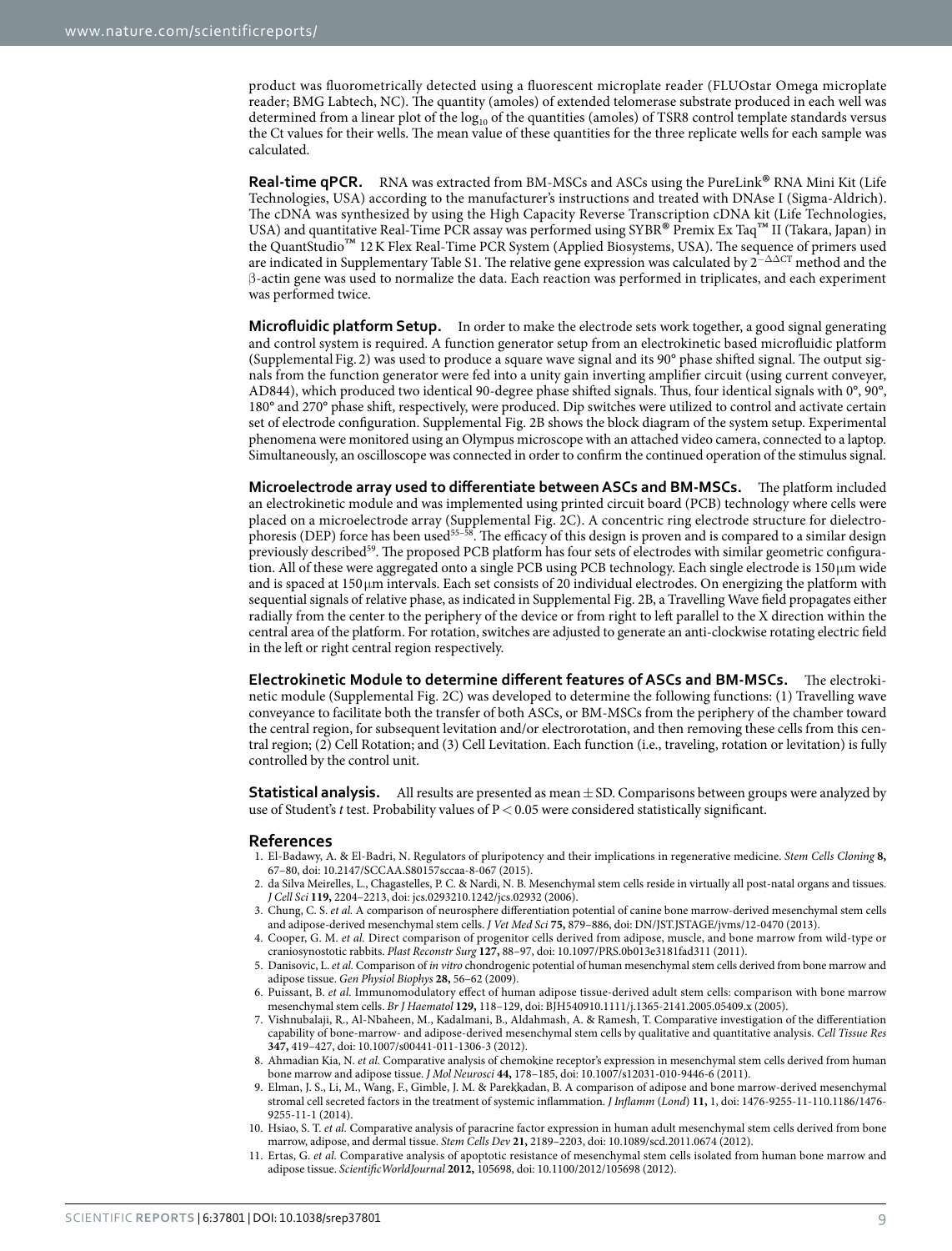- 12. Huang, J. I. et al. Chondrogenic potential of progenitor cells derived from human bone marrow and adipose tissue: a patientmatched comparison. J Orthop Res **23,** 1383–1389, doi: S0736-0266(05)00097-510.1016/j.orthres.2005.03.008.1100230621 (2005).
- 13. Rasmussen, J. G. et al. Comparison of human adipose-derived stem cells and bone marrow-derived stem cells in a myocardial infarction model. Cell Transplant **23,** 195–206, doi: ct0921rasmussen10.3727/096368912X659871 (2014).
- <span id="page-9-0"></span>14. Bartsch, T. et al. Transplantation of autologous mononuclear bone marrow stem cells in patients with peripheral arterial disease (the TAM-PAD study). Clin Res Cardiol **96,** 891–899, doi: 10.1007/s00392-007-0569-x (2007).
- 15. Dohmann, H. F. et al. Transendocardial autologous bone marrow mononuclear cell injection in ischemic heart failure: postmortem anatomicopathologic and immunohistochemical findings. Circulation **112,** 521–526, doi: CIRCULATIONAHA.104.49917810.1161/ CIRCULATIONAHA.104.499178 (2005).
- 16. Higashi, Y. et al. Autologous bone-marrow mononuclear cell implantation improves endothelium-dependent vasodilation in patients with limb ischemia. Circulation **109,** 1215–1218, doi: 10.1161/01.CIR.0000121427.53291.7801.CIR.0000121427.53291.78  $(2004)$
- 17. Tateishi-Yuyama, E. et al. Therapeutic angiogenesis for patients with limb ischaemia by autologous transplantation of bone-marrow cells: a pilot study and a randomised controlled trial. Lancet **360,** 427–435, doi: S0140-6736(02)09670-810.1016/S0140- 6736(02)09670-8 (2002).
- 18. Perin, E. C. et al. Improved exercise capacity and ischemia 6 and 12 months after transendocardial injection of autologous bone marrow mononuclear cells for ischemic cardiomyopathy. Circulation **110,** II213–218, doi: 10.1161/01.CIR.0000138398.77550.62110/11\_ suppl  $1/II-213$  (2004).
- <span id="page-9-1"></span>19. Kalka, C. et al. Transplantation of ex vivo expanded endothelial progenitor cells for therapeutic neovascularization. Proc Natl Acad Sci USA **97,** 3422–3427, doi: 10.1073/pnas.070046397070046397 (2000).
- <span id="page-9-2"></span>20. Kawamoto, A. et al. Intramyocardial transplantation of autologous endothelial progenitor cells for therapeutic neovascularization of myocardial ischemia. Circulation **107,** 461–468 (2003).
- <span id="page-9-3"></span>21. Iwase, T. et al. Comparison of angiogenic potency between mesenchymal stem cells and mononuclear cells in a rat model of hindlimb ischemia. Cardiovasc Res **66,** 543–551, doi: S0008-6363(05)00083-010.1016/j.cardiores.2005.02.006 (2005).
- <span id="page-9-5"></span><span id="page-9-4"></span>22. Pittenger, M. F. et al. Multilineage potential of adult human mesenchymal stem cells. Science **284,** 143–147 (1999). 23. Annabi, B. et al. Hypoxia promotes murine bone-marrow-derived stromal cell migration and tube formation. Stem Cells **21,**
- <span id="page-9-6"></span>337–347, doi: 10.1634/stemcells.21-3-337 (2003). 24. Guiducci, S. et al. Bone marrow-derived mesenchymal stem cells from early diffuse systemic sclerosis exhibit a paracrine machinery
- and stimulate angiogenesis in vitro. Ann Rheum Dis **70,** 2011–2021, doi: ard.2011.15060710.1136/ard.2011.150607 (2011). 25. Kobayashi, N. et al. Mechanical stress promotes the expression of smooth muscle-like properties in marrow stromal cells. Exp Hematol **32,** 1238–1245, doi: S0301-472X(04)00293-010.1016/j.exphem.2004.08.011 (2004).
- 26. Oswald, J. et al. Mesenchymal stem cells can be differentiated into endothelial cells in vitro. Stem Cells **22,** 377–384, doi: 10.1634/ stemcells.22-3-377 (2004).
- <span id="page-9-7"></span>27. Al-Khaldi, A. et al. Postnatal bone marrow stromal cells elicit a potent VEGF-dependent neoangiogenic response in vivo. Gene Ther **10,** 621–629, doi: 10.1038/sj.gt.33019343301934 (2003).
- 28. Al-Khaldi, A., Al-Sabti, H., Galipeau, J. & Lachapelle, K. Therapeutic angiogenesis using autologous bone marrow stromal cells: improved blood flow in a chronic limb ischemia model. Ann Thorac Surg **75,** 204–209 (2003).
- 29. Kinnaird, T. et al. Local delivery of marrow-derived stromal cells augments collateral perfusion through paracrine mechanisms. Circulation **109,** 1543–1549, doi: 10.1161/01.CIR.0000124062.31102.5701.CIR.0000124062.31102.57 (2004).
- <span id="page-9-12"></span>30. Moon, M. H. et al. Human adipose tissue-derived mesenchymal stem cells improve postnatal neovascularization in a mouse model of hindlimb ischemia. Cell Physiol Biochem **17,** 279–290, doi: 9414010.1159/000094140 (2006).
- <span id="page-9-8"></span>Dominici, M. et al. Minimal criteria for defining multipotent mesenchymal stromal cells. The International Society for Cellular Therapy position statement. Cytotherapy **8,** 315–317, doi: Q2183N8UT042W62H10.1080/14653240600855905 (2006).
- <span id="page-9-9"></span>32. Dimri, G. P. et al. A biomarker that identifies senescent human cells in culture and in aging skin in vivo. Proc Natl Acad Sci USA **92,** 9363–9367 (1995).
- <span id="page-9-10"></span>33. Chen, J. H. et al. Loss of proliferative capacity and induction of senescence in oxidatively stressed human fibroblasts. J Biol Chem **279,** 49439–49446, doi: 10.1074/jbc.M409153200M409153200 (2004).
- <span id="page-9-11"></span>34. Kean, T. J., Lin, P., Caplan, A. I. & Dennis, J. E. MSCs: Delivery Routes and Engraftment, Cell-Targeting Strategies, and Immune Modulation. Stem Cells Int **2013,** 732742, doi: 10.1155/2013/732742 (2013).
- 35. Li, S. et al. Advances in the Treatment of Ischemic Diseases by Mesenchymal Stem Cells. Stem Cells Int **2016,** 5896061, doi: 10.1155/2016/5896061 (2016).
- 36. Liew, A. & O'Brien, T. Therapeutic potential for mesenchymal stem cell transplantation in critical limb ischemia. Stem Cell Res Ther **3,** 28, doi: scrt11910.1186/scrt119 (2012).
- <span id="page-9-13"></span>37. Kinnaird, T. et al. Marrow-derived stromal cells express genes encoding a broad spectrum of arteriogenic cytokines and promote in vitro and in vivo arteriogenesis through paracrine mechanisms. Circ Res **94,** 678–685, doi: 10.1161/01.RES.0000118601.37875.AC01. RES.0000118601.37875.AC (2004).
- <span id="page-9-14"></span>38. Harle-Bachor, C. & Boukamp, P. Telomerase activity in the regenerative basal layer of the epidermis inhuman skin and in immortal and carcinoma-derived skin keratinocytes. Proc Natl Acad Sci USA **93,** 6476–6481 (1996).
- <span id="page-9-15"></span>39. Kolquist, K. A. et al. Expression of TERT in early premalignant lesions and a subset of cells in normal tissues. Nat Genet **19,** 182–186, doi: 10.1038/554 (1998).
- <span id="page-9-16"></span>40. Chiu, C. P. et al. Differential expression of telomerase activity in hematopoietic progenitors from adult human bone marrow. Stem Cells **14,** 239–248, doi: 10.1002/stem.140239 (1996).
- <span id="page-9-17"></span>41. Engelhardt, M. et al. Telomerase regulation, cell cycle, and telomere stability in primitive hematopoietic cells. Blood **90,** 182–193 (1997).
- <span id="page-9-18"></span>42. Morrison, S. J., Prowse, K. R., Ho, P. & Weissman, I. L. Telomerase activity in hematopoietic cells is associated with self-renewal potential. Immunity **5,** 207–216, doi: S1074-7613(00)80316-7 (1996).
- <span id="page-9-19"></span>43. Capra, E. et al. Changes in the proteomic profile of adipose tissue-derived mesenchymal stem cells during passages. Proteome Sci **10,** 46, doi: 1477-5956-10-46 10.1186/1477-5956-10-46 (2012).
- <span id="page-9-20"></span>44. Eisenberg, R. S. & Mathias, R. T. Structural analysis of electrical properties of cells and tissues. Crit Rev Bioeng **4,** 203–232 (1980).
- <span id="page-9-21"></span>45. Pavlin, M. et al. Effect of cell electroporation on the conductivity of a cell suspension. Biophys J **88,** 4378–4390, doi: biophysj.104.04897510.1529/biophysj.104.048975 (2005).
- <span id="page-9-22"></span>46. Zuk, P. A. et al. Human adipose tissue is a source of multipotent stem cells. Mol Biol Cell **13,** 4279–4295, doi: 10.1091/mbc.E02-02- 0105 (2002).
- <span id="page-9-23"></span>47. El-Badawy, A. & El-Badri, N. Clinical Efficacy of Stem Cell Therapy for Diabetes Mellitus: A Meta-Analysis. PLoS One **11,** e0151938, doi: 10.1371/journal.pone.0151938PONE-D-15-52174 (2016).
- <span id="page-9-24"></span>48. Chung, M. T. et al. Isolation of human adipose-derived stromal cells using laser-assisted liposuction and their therapeutic potential in regenerative medicine. Stem Cells Transl Med **2,** 808–817, doi: sctm.2012-018310.5966/sctm.2012-0183 (2013).
- <span id="page-9-25"></span>49. Brenes, R. A. et al. Toward a mouse model of hind limb ischemia to test therapeutic angiogenesis. J Vasc Surg **56,** 1669–1679, discussion 1679, doi: S0741-5214(12)01116-010.1016/j.jvs.2012.04.067 (2012).
- <span id="page-9-26"></span>50. Franchi, A. et al. Expression of matrix metalloproteinase 1, matrix metalloproteinase 2, and matrix metalloproteinase 9 in carcinoma of the head and neck. Cancer **95,** 1902–1910, doi: 10.1002/cncr.10916 (2002).